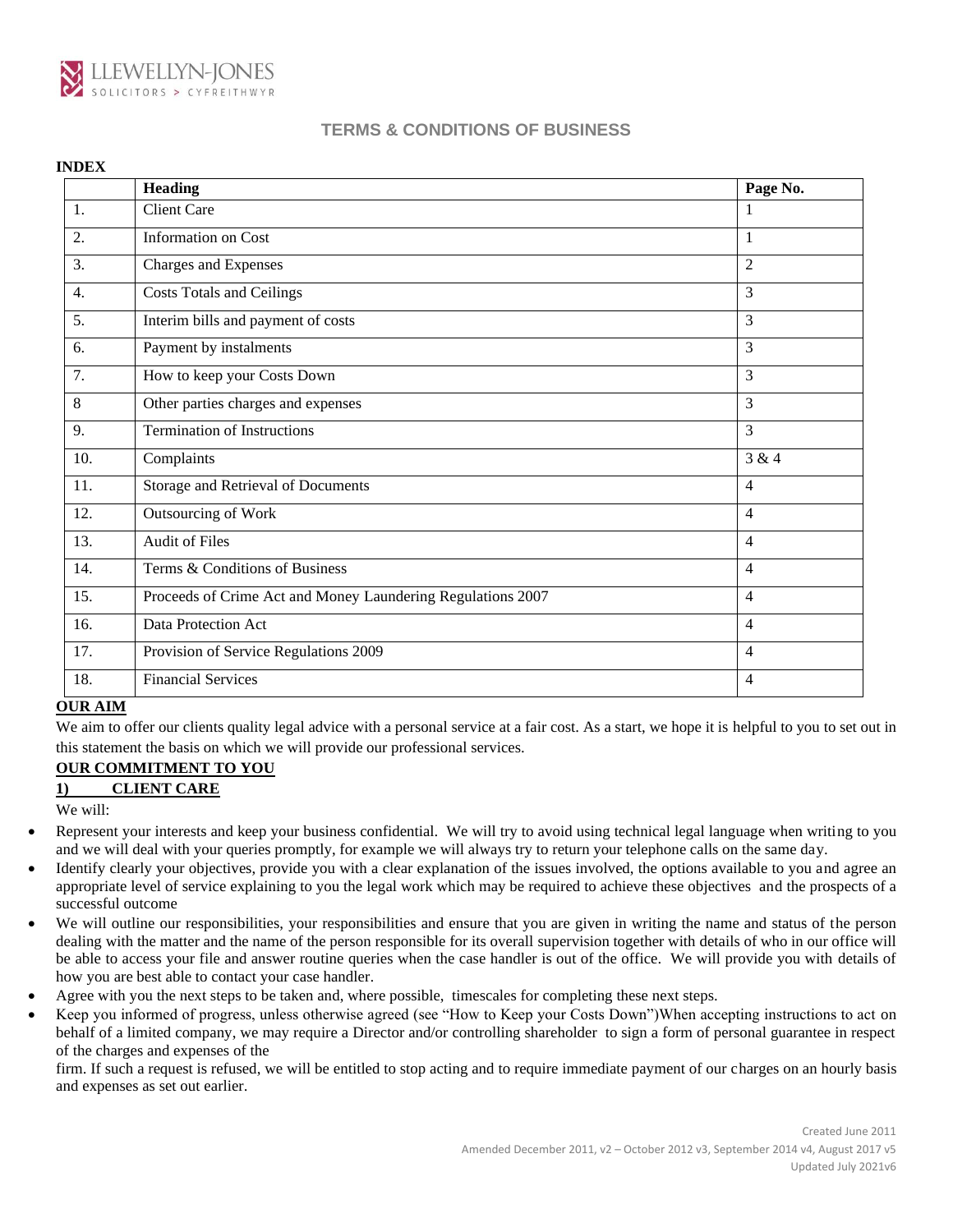

- If we receive instructions from someone other than you as the client, or by only one client on behalf of others in a joint matter, we will not proceed without checking that all clients agree with the instructions given
- We will aim to communicate with you by such method as you may request. We may need to virus check disks or e mail. Unless you withdraw consent, we will communicate with others when appropriate by e mail or by fax but we cannot be responsible for the security or correspondence and documents sent by e mail or fax.

### **2) INFORMATION ON COST**

We will provide any information about the costs clearly and in writing:

- At the outset we will give you the best information possible about the likely overall cost of a matter and, when appropriate, as the matter progresses
- Discuss with you how you will pay, in particular whether you may be eligible and should apply for public funding; and whether your own costs are covered by insurance or may be paid by someone else such as an employer or trade union
- Advise you if you are publicly funded on the circumstances in which you may be liable for your costs, explaining to you and providing you with current Legal Aid Agency literature on the effect of the statutory charge, your duty to pay any fixed or periodic contribution assessed and the consequences of failing to do so and inform you that even if you are successful, the other party may not be ordered to pay costs or may not be in a position to pay
- Make sure that you understand the likely degree of financial risk which you will be taking on to include advising you of your potential liability for any other party's costs and discuss with you whether your liability for another party's costs may be covered by existing insurance or whether specially purchased insurance may be obtained.
- We will account to you with deposit interest provided that no interest is payable if the amount calculated on the balance held is  $\text{\pounds}20$ .or less.

## **3) CHARGES AND EXPENSES**

Our charges will be calculated mainly by reference to the time actually spent by the solicitors and other staff in respect of any work which they do on your behalf. This will include meetings with you and perhaps others, reading, research and working on papers, drafting of documents, correspondence, preparation of any detailed costs calculations, and time spent away from the office travelling and waiting at court hearings and advocacy at any court hearings when this is necessary and all attendances necessary to carry out your instructions. The current hourly rates are as shown in the accompanying letter. All rates shown are exclusive of VAT, which will be charged at the rate applicable at the time of submission of invoice.

- Standard letters and emails sent are charged at 1/10 of the hourly rate, but longer communications are charged on a timed basis. Studying letters and emails received is usually charged at 1/20 of the hourly rate. Telephone calls (incoming and outgoing) are charged at 1/10 of the hourly rate. We do not charge for routine letters or telephone calls (e.g. letters acknowledging receipt)
- Our hourly rates have to be reviewed periodically to reflect increases in overhead costs and inflation. If a review is carried out before this matter has been concluded, we will inform you, in writing, of any variation in the rate before it takes effect.
- In addition to the time spent, we may take into account a number of factors including any need to carry out work outside normal office hours, the complexity of the issues, the speed at which the action has to be taken, any particularly specialist expertise when the case may demand. In particular, in property transactions, the administration of estates and in matters involving a substantial financial value or benefit to the client, a charge reflecting, for example, the price of the property, the size of the estate, or the value of the financial benefit may be considered. It is not always possible to indicate how these aspects may arise but on present information we would expect them to be sufficiently taken into account in the rates which we have quoted. Where a charge reflecting any value element is to be added we will explain this to you.
- Solicitors have to pay out various other expenses on behalf of clients ranging from Land or Probate Registry fees, court fees, expert's fees (such as medical experts, barristers) fees for the provision of copy documents (medical notes, other people's photocopying charges) and so on. We have no obligation to make such payments unless you have provided us with the funds for that purpose. VAT is payable on certain expenses. We refer to such payments generally as "disbursements". We will discuss the need for appointment of experts as and when the need arises during the lifetime of your file to include providing you with information on Law Society Approved Expert Witnesses.
- If, for any reason, the matter does not proceed to completion we will be entitled to charge you for work done and expenses incurred
- We will provide all costs information to you clearly, and in writing, at agreed intervals, e.g. six monthly.

## **4) COST TOTALS AND CEILINGS**

- It is not always possible to accurately estimate how many hours of work, letters and telephone calls will be necessary to complete the matter. We will inform you if any unusual difficulties arise or if anything occurs which will have a substantial effect upon costs.
- We appreciate that you may be worried about costs and we would be pleased to discuss these with you at any time.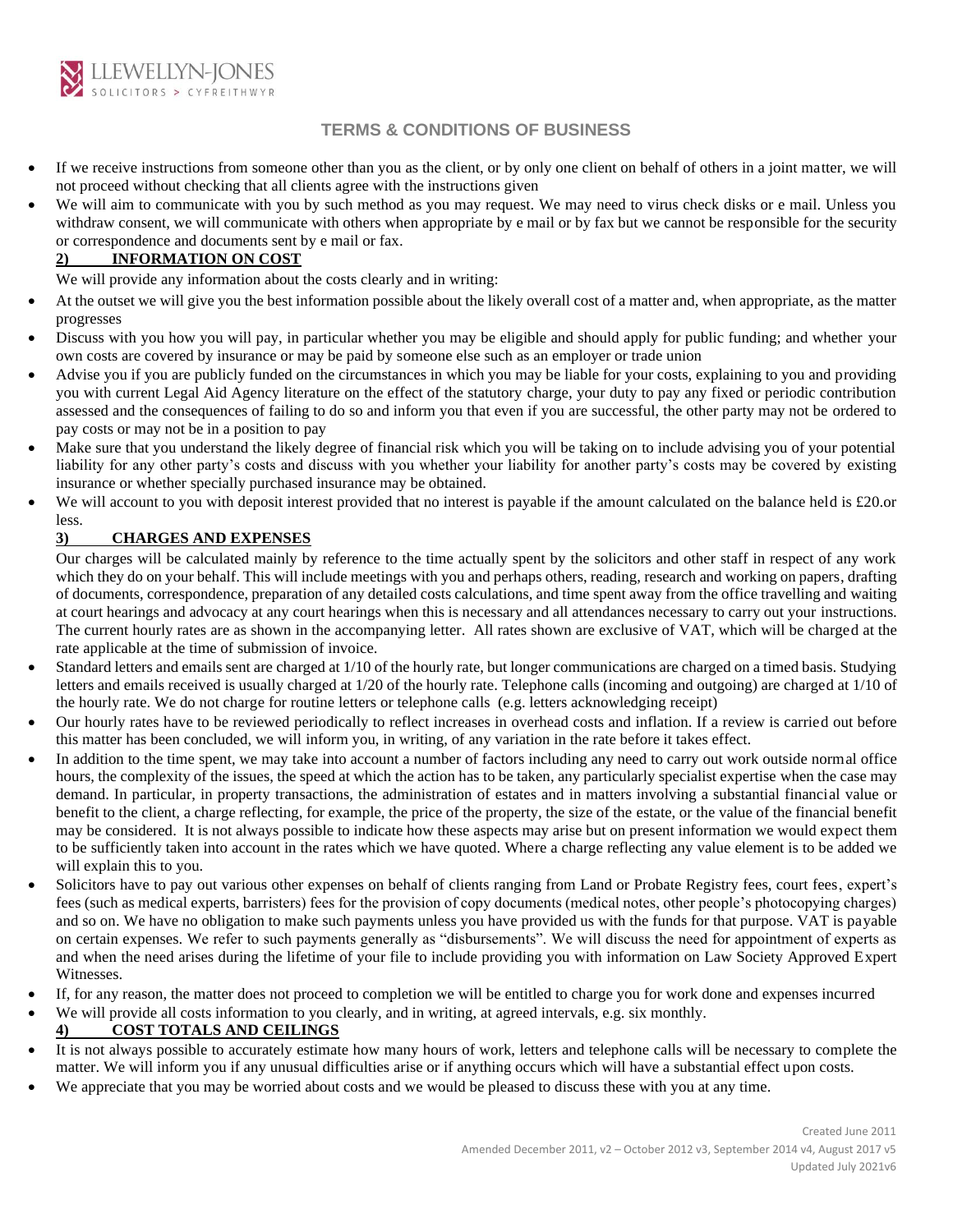

• If you so wish you can inform us in writing of a ceiling beyond which we will not proceed without your agreement. On reaching that limit, we will report to you and you will then be able to decide whether you wish to set a revised limit on costs to be incurred without further agreement with you.

### **5) INTERIM BILLS AND PAYMENT OF OUR COSTS**

- It is normal practice to ask clients to pay sums of money on account of the charges and expenses which are expected in the following weeks or months. This is common practice. We also find that this helps clients in budgeting for costs as well as keeping them informed of the legal expenses which are being incurred. If such requests are not met with prompt payment, delay in the progress of the case may result. In the unlikely event of any bill or request for payment not being met, this firm must reserve the right to stop acting for you further.
- Payment is due to us within 28 days of our sending you a bill. Interest will be charged at 8% per annum on a daily basis, from 28 days of the date of the bill in cases where payment is not made.
- We are able to accept payment by debit card. If you would wish to settle your account by this method, you can do so by telephoning our Cashier's Department (Mrs M Thomas).

## **6) PAYMENT BY INSTALMENTS**

We will be happy to accept payment by instalments and this can be agreed at the outset of the case. We will require that all payments by instalment are by standing order.

### **7) HOW TO KEEP YOUR COSTS DOWN**

Make sure that you have told us exactly what you want us to do. That way we will both know what to expect. Give us all the facts we need. Progress will be slower if we have to chase information or piece it together from different sources. If you need to talk to your solicitor, choose the most effective way of doing this. Unless it is urgent, please write to us rather than telephone, and please make an appointment if you want to see someone. Please avoid unnecessary calls and appointments – remember the more time we spend talking to you or writing letters, the more the case will cost. Our secretaries are efficient, and straightforward messages can always be left with them. We are used to working quickly. We don't mind working when other businesses are closed, but this will obviously increase your costs. If you plan ahead and give us enough advance warning of your requirements, you will save money.

### **8) OTHER PARTIES CHARGES AND EXPENSES**

- In some cases or transactions a client may be entitled to payment of costs by some other person. It is important that you understand that in such circumstances, the other person may not be required to pay all the charges and expenses which you incur with us. You have to pay our charges and expenses in the first place and any amounts which can be recovered will be a contribution towards them. If the other party is in receipt of legal aid no costs are likely to be recovered.
- If you are successful and a court orders another party to pay some or all of your charges and expenses, interest can be claimed on them from the other party from the date of the Court order. We will account to you for such interest to the extent that you have paid our charges or expenses on account, but we are entitled to the rest of that interest.
- You will also be responsible for paying our charges and expenses of seeking to recover any costs that the court orders the other party to pay you.
- A client who is unsuccessful in a court case may be ordered to pay the other party's charges and expenses. Arrangements can be made to take out insurance to cover liability for such legal expenses. Please discuss this if you are interested in this possibility.

## **9) TERMINATION OF INSTRUCTIONS**

- You may end your instructions to us in writing at any time, but we can keep all your papers and documents while there is still money owed to us for fees and expenses. We may decide to stop acting for you only with good reason, e.g. if you do not pay an interim bill or there is a conflict of interest or a breach of the law or breach of the rules of professional conduct which all solicitors need to adhere to. Where we know or have reasonable grounds for believing that instructions are affected by duress or undue influence, we would not act on those instructions until we have satisfied ourselves that they represent your wishes. We would only do this after providing you with our reasons and after giving you reasonable notice in writing.
- If you or we decide that we should stop acting for you, you will pay our charges up until that point. These are calculated as set out in these terms and conditions.

## **10) COMPLAINTS**

We are committed to providing a high quality legal service to all clients., so if something has gone wrong, including in relation to our charges, please tell us so that we can sort matters out as quickly and effectively as possible.. Our aim is to address problems that arise through discussion or meetings, this will help us to improve our standards. In the first instance, you should contact the person who is working on your case to discuss your concerns. If it is not possible to solve the problem and you wish to raise a complaint, please contact us with the details and our complaints procedure will be sent to you . We have eight weeks to consider your complaint. If we have not resolved it within this time you may be able to complain to the Legal Ombudsman. Before accepting a complaint for investigation the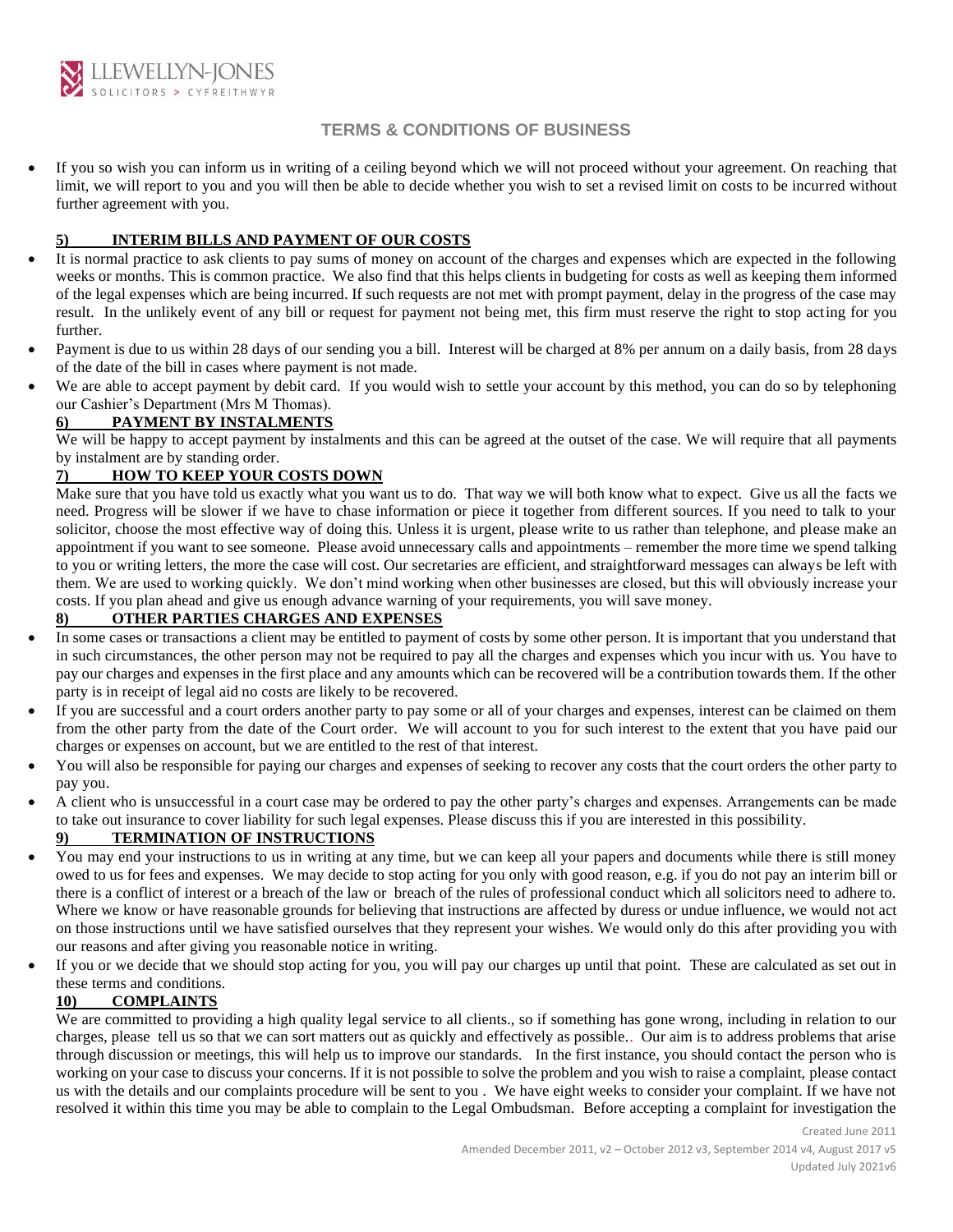

Legal Ombudsman will check that you have tried to resolve your complaint with us first. If you have, then you must take your complaint to the Legal Ombudsman within six months of receiving a final response to your complaint **and** No more than six years from the date of act/omission; or No more than three years from when you should reasonably have known there was cause for complaint. The Legal Ombudsman can be contacted on 0300 555 0333 Email [enquiries@legalombudsman.org.uk](mailto:enquiries@legalombudsman.org.uk) Legal Ombudsman, PO Box 6806, Wolverhampton, WV1 9WJ **Complaints about the firm's bill:** If the complaint relates to the firm's bill you should be aware that there may also be a right to object/challenge the bill by applying to the court for an assessment of the bill under Part III of the Solicitors Act 1974; and that if all or part of a bill remains unpaid the firm may be entitled to charge interest as notified on the submitted bill. You should also be aware that the Legal Ombudsman may not consider a complaint about the bill if you have applied to the court for assessment of the bill. The Solicitors Regulation Authority can help if you are concerned about our behaviour. This could be for things like dishonesty, taking or losing your money or treating you unfairly because of your age, a disability or other characteristic. The SRA can be contacted by telephone 0370 606 2555, email: contact or you can write SRA, The Cube, 199 Wharfside Street, Birmingham B1 1RN.

### **11)STORAGE AND RETRIEVAL OF PAPERS AND DOCUMENTS**

- After completing the work, we are entitled to keep all your papers and documents while there is money owing to us for our charges and expenses. We will keep our file of your papers in line with the requirements of the prevailing Law Society guidelines/requirements and the requirements of our indemnity insurers except those papers that you ask to be returned to you. We keep files on the understanding that we can destroy them within the timescales referred to above. We will not destroy documents you ask us to deposit in safe custody. Some files /data may be stored electronically in line with current Law Society/ Information Commissioner (Data Protection) Rules.
- If we take papers or documents out of storage in relation to continuing or new instructions to act for you, we will not normally charge for such retrieval. However we may charge you both for time spent producing stored papers that are requested for production to you or another at your request, or for reading, correspondence or other work necessary to comply with your instructions in relation to the retrieved papers. No charge will be made to you for such storage unless prior notice in writing is given to you of a charge to be made from a future date which may be specified in that notice.

### **12) OUTSOURCING OF WORK**

We sometimes ask other companies or people to do other work on our files (e.g. to act as an agent, to prepare a bill). We will always seek a confidentiality agreement with these outsourced providers. If you do not want your file to be outsourced, please tell us as soon as possible.

## **13) AUDIT OF FILES**

External firms or organisations may conduct audit or quality checks on our practice. These external firms or organisations are required to maintain confidentiality in relation to your files.

## **14)TERMS AND CONDITIONS OF BUSINESS**

- Unless otherwise agreed, and subject to the application of the then current hourly rates, these Terms and Conditions of Business shall apply to any future instructions given by you to this firm.
- Although your continuing instructions in this matter will amount to an acceptance of these Terms and Conditions of Business, it may not be possible for us to start work on your behalf until one copy of them has been returned to us for us to keep on our file.

## **15)PROCEEDS OF CRIME ACT 2002 and MONEY LAUNDERING REGULATIONS**

The provisions of the Proceeds of Crime Act 2002 and The Money Laundering and Terrorist Financing Regulations 2019 (as amended) require us in most cases to make careful checks as to your identity and, accordingly, we will need to inspect and copy evidence of identity, which must take two forms in the case of each client and which can be substantiated b presentation and inspection of a valid passport and/or drivers' licence, a utility bill not less than 3 months old and no older than12 months old connecting you with your current address or some other form of completely independent source of documentary evidence which may be accepted for this purpose.

We will almost certainly wish to take copies of the documents presented by way of evidence of identity and may well wish to have the copies counter-signed by you and thereafter retained on our file

We trust that you will excuse any inconvenience which may be caused by reason of these requirements which will enable us to seek to comply with the requirements of the Proceeds of Crime Act 2002.

### **16)DATA PROTECTION ACT**

We use the information you provide primarily for the provision of legal services to you and for related purposes including updating and enhancing client records; analysis to help us manage our practice; statutory returns and legal and regulatory compliance. Our use of that information is subject to your instructions, the Data Protection Act 2018 (as amended) and our duty of confidentiality. Please note that our work for you may require us to give information to third parties such as expert witnesses and other professional advisers. You have a right of access under data protection legislation to the personal data that we hold about you.

### **17)PROVISION OF SERVICE REGULATIONS 2009**